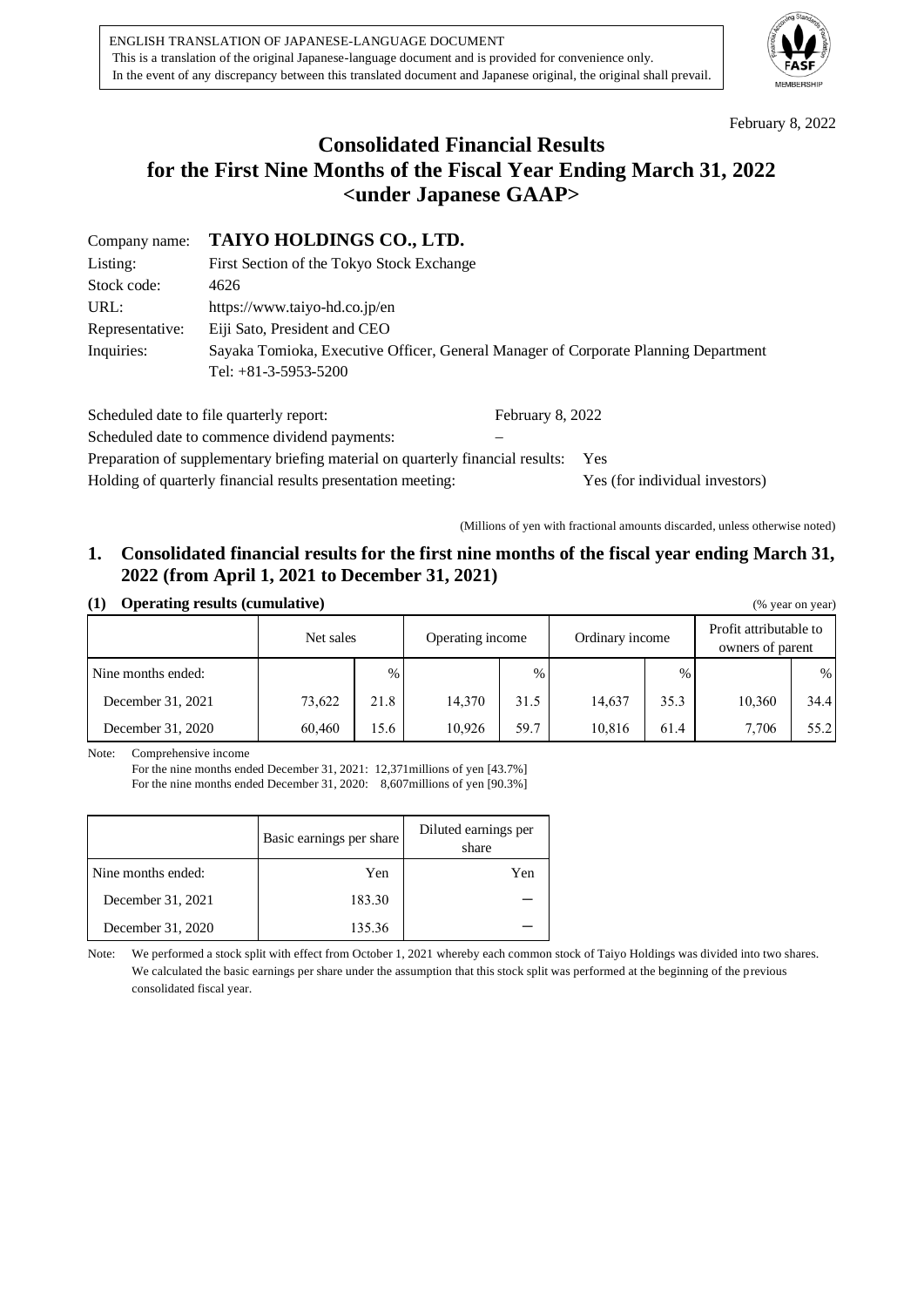#### ENGLISH TRANSLATION OF JAPANESE-LANGUAGE DOCUMENT

This is a translation of the original Japanese-language document and is provided for convenience only.

In the event of any discrepancy between this translated document and Japanese original, the original shall prevail.

#### **(2) Financial position**

|                   | Total assets | Net assets | Equity ratio | Net assets per share |
|-------------------|--------------|------------|--------------|----------------------|
| As of             |              |            | $\%$         | Yen                  |
| December 31, 2021 | 185,494      | 83,879     | 45.0         | 1,479.66             |
| March 31, 2021    | 179,001      | 76,497     | 42.5         | 1,348.42             |

Reference: Equity (Net assets excluding non-controlling interests)

As of December 31, 2021: 83,439millions of yen

As of March 31, 2021: 76,139millions of yen

Note: We performed a stock split with effect from October 1, 2021 whereby each common stock of Taiyo Holdings was divided into two shares. We calculated the net assets per share under the assumption that this stock split was performed at the beginning of the previous consolidated fiscal year.

### **2. Cash dividends**

|                                                    |                      | Annual cash dividends |                      |                       |              |  |
|----------------------------------------------------|----------------------|-----------------------|----------------------|-----------------------|--------------|--|
|                                                    | First<br>quarter-end | Second<br>quarter-end | Third<br>quarter-end | Fiscal<br>quarter-end | Total        |  |
|                                                    | Yen                  | Yen                   | Yen                  | Yen                   | Yen          |  |
| Fiscal year ended<br>March 31, 2021                |                      | 65.10                 |                      | 95.10                 | 160.20       |  |
| Fiscal year ending<br>March 31, 2022               |                      | 65.10                 |                      |                       |              |  |
| Fiscal year ending<br>March 31, 2022<br>(Forecast) |                      |                       |                      | (Note 2) 32.55        | $(Note 2) -$ |  |

Note: 1. Revisions to the forecasts of cash dividends most recently announced: None

2. We performed a stock split with effect from October 1, 2021 whereby each common stock of Taiyo Holdings was divided into two shares. (Forecast) year-end cash dividends per share for fiscal year ending March 31, 2022 are indicated in an amount that took the impact of the stock split into account while (forecast) total annual cash dividends are indicated as "−". If the stock split is not taken into account, (forecast) year-end cash dividends and (forecast) annual cash dividends for fiscal year ending March 31, 2022 are 65.10 yen and 130.20 yen, respectively.

### **3. Consolidated earnings forecasts for the fiscal year ending March 31, 2022 (from April 1, 2021 to March 31, 2022)**

| (% year on year)                     |           |      |        |                                     |        |      |                                            |      |                                |
|--------------------------------------|-----------|------|--------|-------------------------------------|--------|------|--------------------------------------------|------|--------------------------------|
|                                      | Net sales |      |        | Operating income<br>Ordinary income |        |      | Profit attributable to<br>owners of parent |      | Basic<br>earnings<br>per share |
|                                      |           | $\%$ |        | $\%$                                |        | $\%$ |                                            | $\%$ | Yen                            |
| Fiscal year ending<br>March 31, 2022 | 93,900    | –    | 17,000 |                                     | 17,200 |      | 12,100                                     |      | 214.08                         |

Note: 1. Revisions to the consolidated earnings forecasts most recently announced: Yes

2. The Accounting Standard for Revenue Recognition (ASBJ Statement No. 29, revised 2020) and related implementation guidance were applied from the beginning of the fiscal year ending March 31, 2022. The consolidated earnings forecasts noted above therefore show the amounts after application of the standard and implementation guidance, and the comparative year on year percentage changes from the previous fiscal year are not provided.

3. We performed a stock split with effect from October 1, 2021 whereby each common stock of Taiyo Holdings was divided into two shares. The impact of the stock split is taken into account for basic earnings per share in the full-year consolidated financial forecast for fiscal year ending March 31, 2022.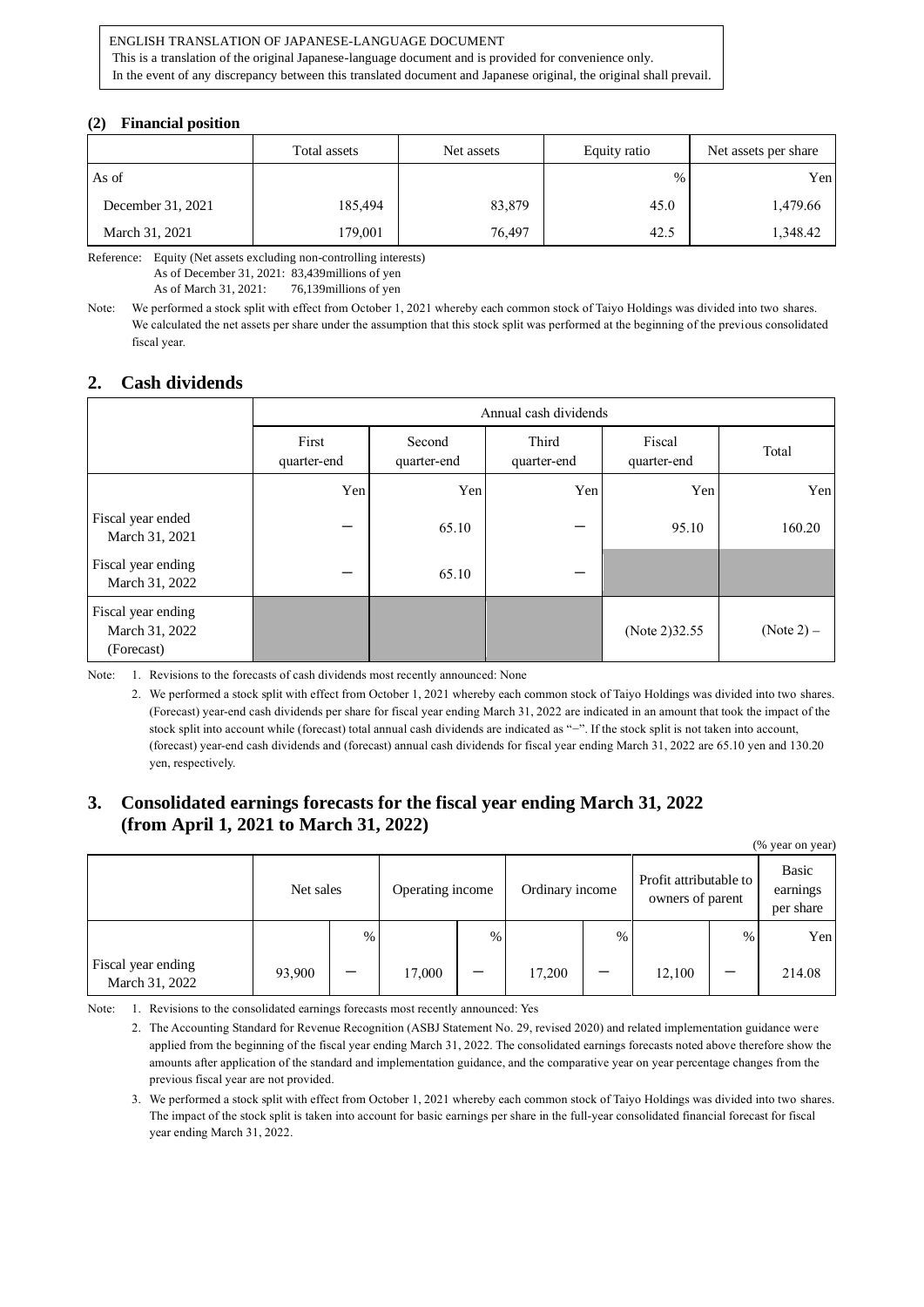### **\* Notes**

- (1) Changes in significant subsidiaries during the first nine months of the fiscal year ending March 31, 2022 (changes in specified subsidiaries resulting in the change in scope of consolidation): None
- (2) Application of specific accounting for preparing quarterly consolidated financial statements: None
- (3) Changes in accounting policies, changes in accounting estimates, and restatement of prior period financial statements after error corrections
	- a. Changes in accounting policies due to revisions to accounting standards and other regulations: Yes
	- b. Changes in accounting policies due to other reasons: None
	- c. Changes in accounting estimates: None
	- d. Restatement of prior period financial statements after error corrections: None
- Note: See "1. Consolidated Financial Statements and Explanatory Notes (3) Notes to consolidated financial statements (Changes in accounting policies)" on page 5 in the Supplementary Schedules and Notes for further details.

### (4) Number of issued shares

a. Total number of issued shares at the end of the period (including treasury shares)

| As of December 31, 2021                                                                                      | 58,083,128 shares |
|--------------------------------------------------------------------------------------------------------------|-------------------|
| As of March 31, 2021                                                                                         | 57,997,004 shares |
| b. Number of treasury shares at the end of the period                                                        |                   |
| As of December 31, 2021                                                                                      | 1,692,265 shares  |
| As of March 31, 2021                                                                                         | 1,531,438 shares  |
| c. Average number of outstanding shares during the period (cumulative from the beginning of the fiscal year) |                   |
| As of December 31, 2021                                                                                      | 56,521,249 shares |
| As of December 31, 2020                                                                                      | 56,936,394 shares |

Note: 1. The number of treasury shares includes the Company's shares held by The Master Trust Bank of Japan, Ltd. (trust account for shares granted under the Employee Stock Ownership Plan (ESOP).

2 We performed a stock split with effect from October 1, 2021 whereby each common stock of Taiyo Holdings was divided into two shares. We calculated the total number of issued shares at the end of the period, the number of treasury shares at the end of the period and the average number of outstanding shares during the period under the assumption that this stock split was performed at the beginning of the previous consolidated fiscal year.

### **\* Quarterly financial statements are not subject to quarterly review by a certified public accountant or audit firm.**

### **\* Proper use of earnings forecasts, and other special matters**

The forward-looking statements, including earnings forecasts, contained in these materials are based on information currently available to the Company and on certain assumptions deemed to be reasonable. The Company makes no promise regarding achievement of any content in the forward-looking statements. Actual business and other results may differ substantially due to various factors.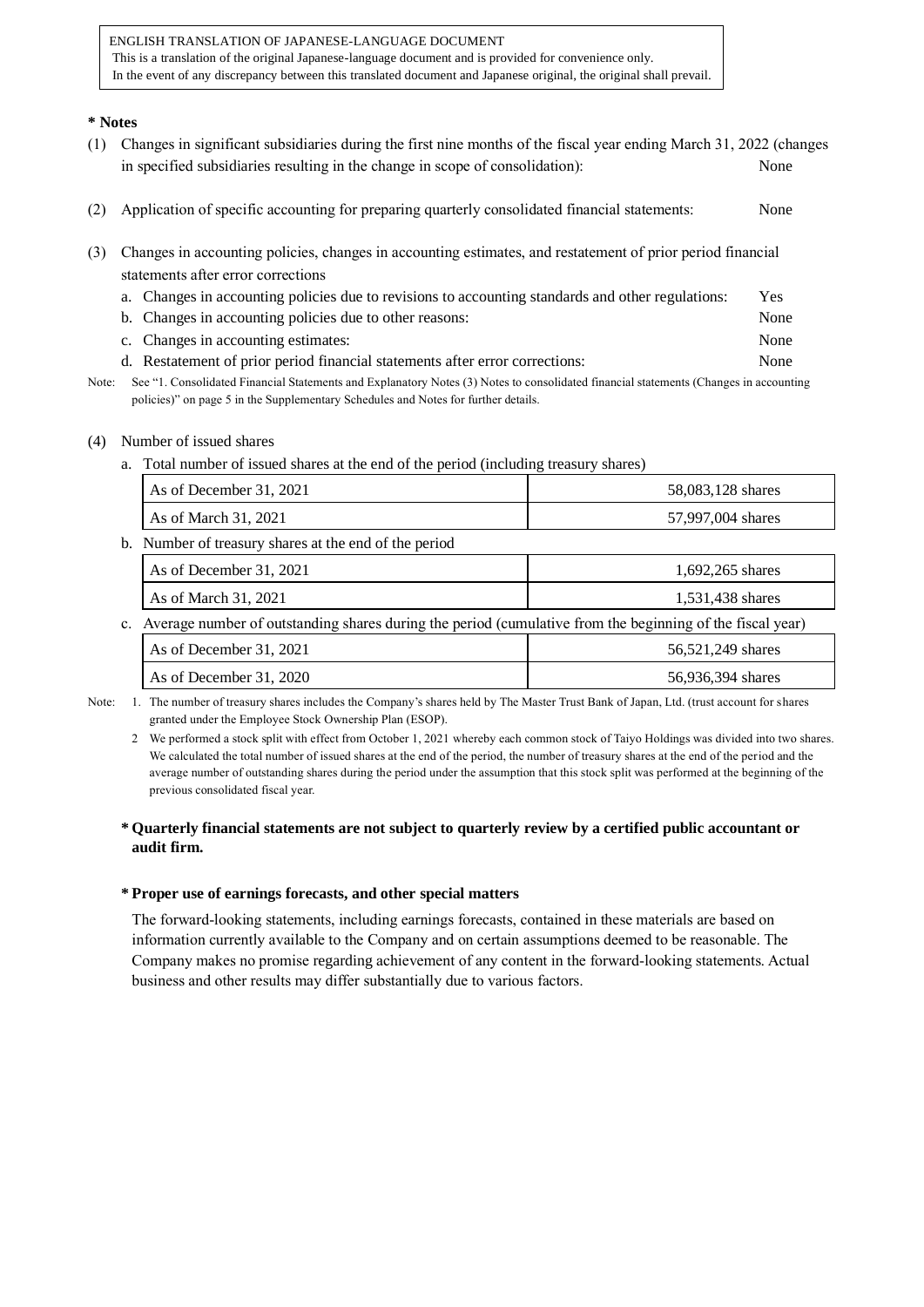### **Index of Supplementary Schedules and Notes**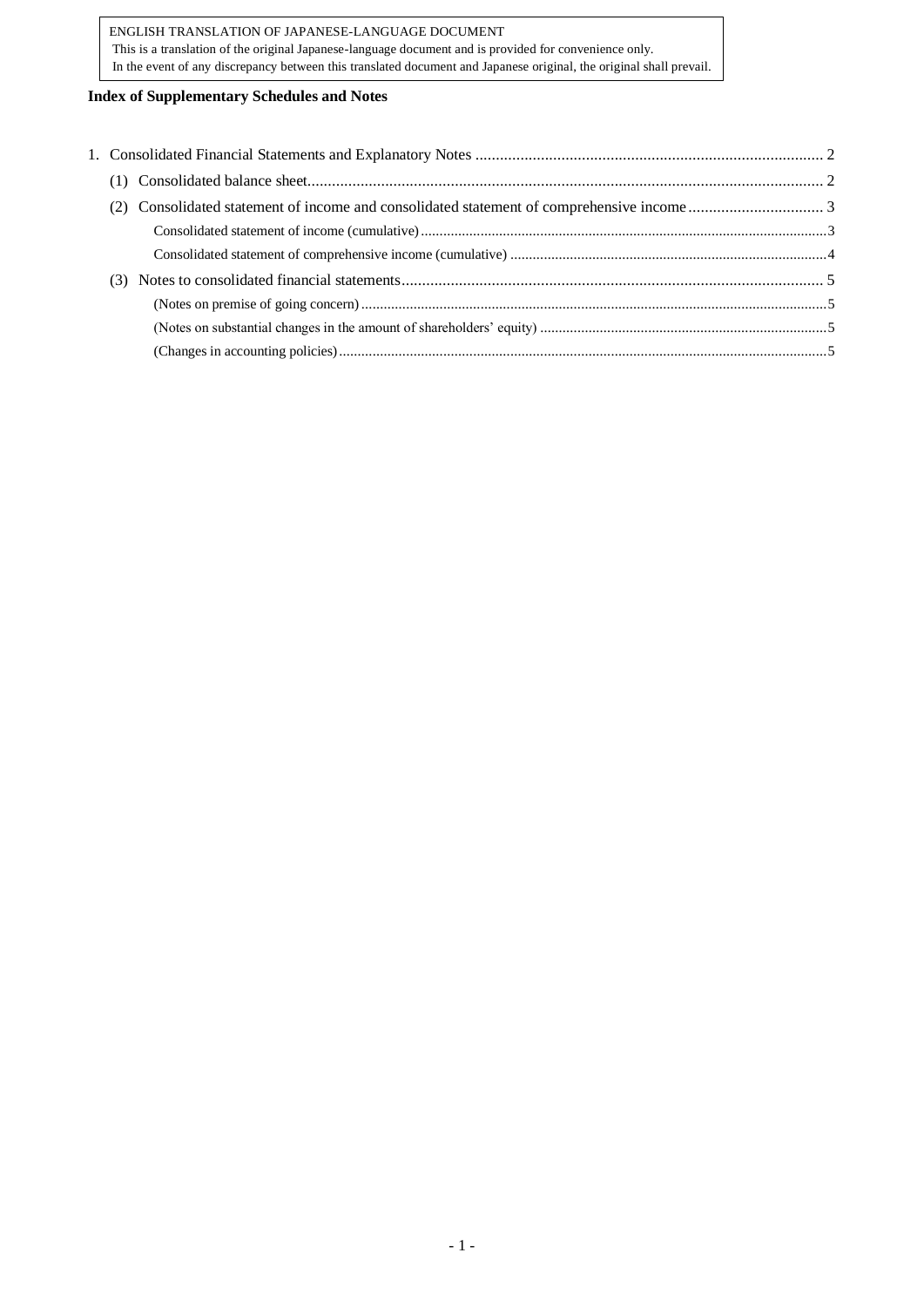<span id="page-4-1"></span>(Millions of yen)

## <span id="page-4-0"></span>**1. Consolidated Financial Statements and Explanatory Notes**

## **(1) Consolidated balance sheet**

|                                                                                      | As of March 31, 2021 | As of December 31, 2021 |
|--------------------------------------------------------------------------------------|----------------------|-------------------------|
| Assets                                                                               |                      |                         |
| Current assets                                                                       |                      |                         |
| Cash and deposits                                                                    | 54,705               | 50,084                  |
| Notes and accounts receivable - trade                                                | 22,527               | 26,511                  |
| Merchandise and finished goods                                                       | 6,621                | 7,802                   |
| Work in process                                                                      | 1,530                | 1,513                   |
| Raw materials and supplies                                                           | 5,297                | 6,501                   |
| Other                                                                                | 2,332                | 3,295                   |
| Allowance for doubtful accounts                                                      | (77)                 | (87)                    |
| Total current assets                                                                 | 92,937               | 95,622                  |
| Non-current assets                                                                   |                      |                         |
| Property, plant and equipment                                                        |                      |                         |
| Buildings and structures, net                                                        | 16,458               | 20,288                  |
| Other, net                                                                           | 29,889               | 30,269                  |
| Total property, plant and equipment                                                  | 46,348               | 50,558                  |
| Intangible assets                                                                    |                      |                         |
| Goodwill                                                                             | 6,404                | 6,077                   |
| Sales rights                                                                         | 19,508               | 18,239                  |
| Customer-related assets                                                              | 6,428                | 6,071                   |
| Other                                                                                | 2,608                | 3,508                   |
| Total intangible assets                                                              | 34.949               | 33,897                  |
| Investments and other assets                                                         |                      |                         |
| Other                                                                                | 4,937                | 5,586                   |
| Allowance for doubtful accounts                                                      | (171)                | (170)                   |
| Total investments and other assets                                                   | 4,765                | 5,415                   |
| Total non-current assets                                                             | 86,063               | 89,871                  |
| <b>Total assets</b>                                                                  | 179,001              | 185,494                 |
| Liabilities                                                                          |                      |                         |
|                                                                                      |                      |                         |
| <b>Current liabilities</b>                                                           | 7,907                | 9,684                   |
| Notes and accounts payable - trade                                                   | 10,494               | 11,520                  |
| Short-term borrowings                                                                | 11,391               | 11,403                  |
| Current portion of long-term borrowings<br>Income taxes payable                      | 1,434                | 2,589                   |
| Provision for bonuses                                                                | 907                  | 622                     |
| Other provisions                                                                     | 139                  | 495                     |
| Other                                                                                | 5,831                | 5,577                   |
| Total current liabilities                                                            | 38,107               | 41,892                  |
|                                                                                      |                      |                         |
| Non-current liabilities                                                              |                      |                         |
| Long-term borrowings                                                                 | 59,333               | 53,858                  |
| Retirement benefit liability                                                         | 150                  | 154                     |
| Other provisions<br>Other                                                            | 87<br>4,826          | 89                      |
| Total non-current liabilities                                                        |                      | 5,619                   |
|                                                                                      | 64,397               | 59,722                  |
| <b>Total liabilities</b>                                                             | 102,504              | 101,615                 |
| Net assets                                                                           |                      |                         |
| Shareholders' equity                                                                 |                      |                         |
| Share capital                                                                        | 9,499                | 9,612                   |
| Capital surplus                                                                      | 14,985               | 15,098                  |
| Retained earnings                                                                    | 53,065               | 58,878                  |
| Treasury shares                                                                      | (3,365)              | (3,966)                 |
| Total shareholders' equity                                                           | 74,184               | 79,622                  |
| Accumulated other comprehensive income<br>Valuation difference on available-for-sale |                      |                         |
| securities                                                                           | 203                  | 466                     |
| Foreign currency translation adjustment                                              | 1,751                | 3,350                   |
| Remeasurements of defined benefit plans                                              | (0)                  | (0)                     |
| Total accumulated other comprehensive income                                         | 1,954                | 3,816                   |
| Non-controlling interests                                                            | 357                  | 439                     |
| Total net assets                                                                     | 76,497               | 83,879                  |
| Total liabilities and net assets                                                     | 179,001              | 185,494                 |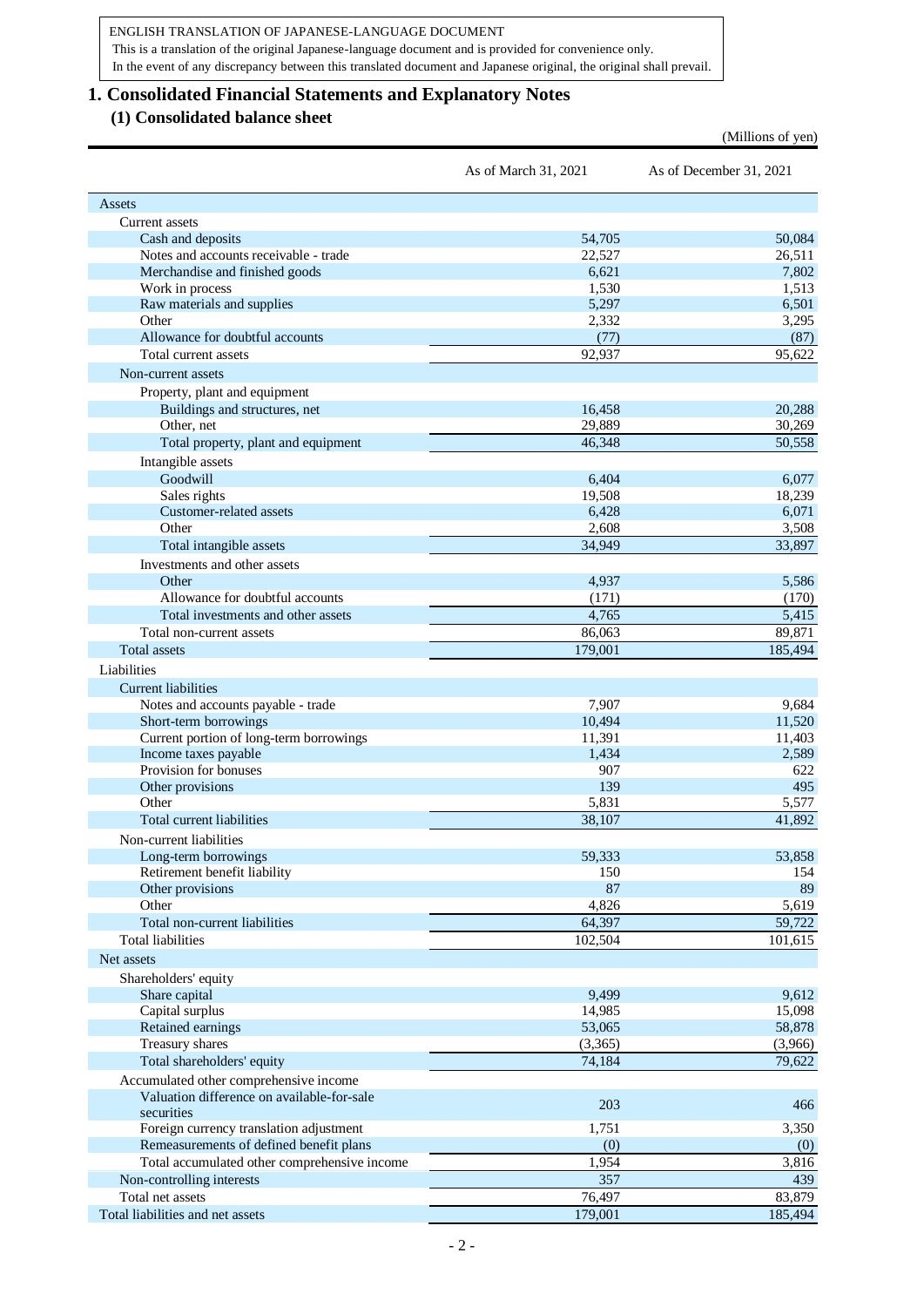# <span id="page-5-0"></span>**(2) Consolidated statement of income and consolidated statement of comprehensive income Consolidated statement of income (cumulative)**

<span id="page-5-1"></span>

|                                                  |                                        | (Millions of yen)                      |
|--------------------------------------------------|----------------------------------------|----------------------------------------|
|                                                  | Nine months ended<br>December 31, 2020 | Nine months ended<br>December 31, 2021 |
| Net sales                                        | 60.460                                 | 73,622                                 |
| Cost of sales                                    | 34,217                                 | 41,030                                 |
| Gross profit                                     | 26,243                                 | 32,592                                 |
| Selling, general and administrative expenses     | 15,316                                 | 18,221                                 |
| Operating income                                 | 10,926                                 | 14,370                                 |
| Non-operating income                             |                                        |                                        |
| Interest income                                  | 35                                     | 38                                     |
| Dividend income                                  | 24                                     | 24                                     |
| Compensation income                              |                                        | 286                                    |
| Other                                            | 207                                    | 320                                    |
| Total non-operating income                       | 266                                    | 670                                    |
| Non-operating expenses                           |                                        |                                        |
| Interest expenses                                | 168                                    | 195                                    |
| Loss on retirement of non-current assets         | 84                                     | 89                                     |
| Foreign exchange losses                          | 58                                     | 58                                     |
| Other                                            | 65                                     | 60                                     |
| Total non-operating expenses                     | 377                                    | 403                                    |
| Ordinary income                                  | 10,816                                 | 14,637                                 |
| Profit before income taxes                       | 10,816                                 | 14,637                                 |
| Income taxes - current                           | 2,272                                  | 3,572                                  |
| Income taxes - deferred                          | 780                                    | 553                                    |
| Total income taxes                               | 3,052                                  | 4,125                                  |
| Profit                                           | 7,763                                  | 10,511                                 |
| Profit attributable to non-controlling interests | 56                                     | 151                                    |
| Profit attributable to owners of parent          | 7,706                                  | 10,360                                 |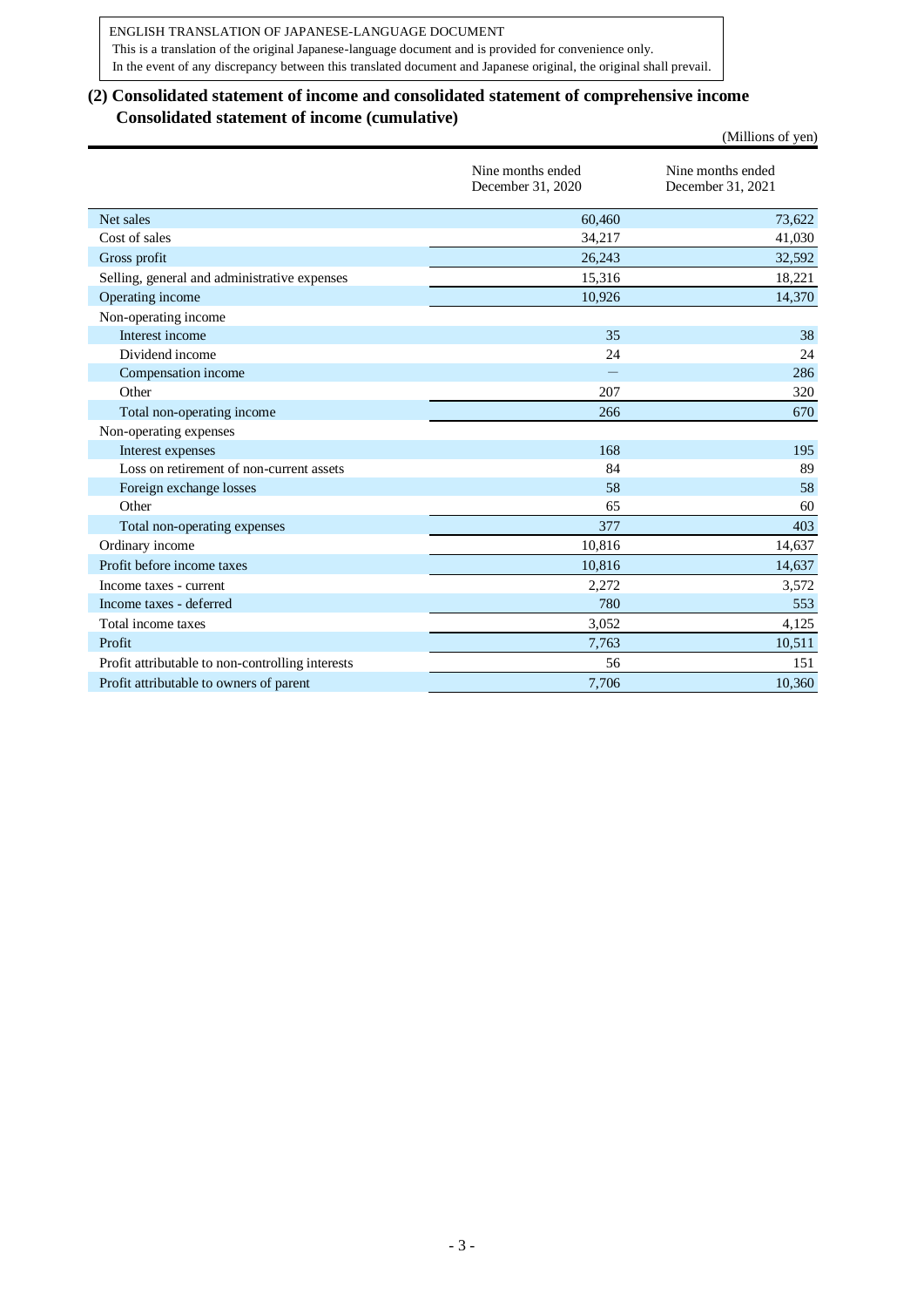### ENGLISH TRANSLATION OF JAPANESE-LANGUAGE DOCUMENT

This is a translation of the original Japanese-language document and is provided for convenience only. In the event of any discrepancy between this translated document and Japanese original, the original shall prevail.

### <span id="page-6-0"></span>**Consolidated statement of comprehensive income (cumulative)**

(Millions of yen)

|                                                                   | Nine months ended<br>December 31, 2020 | Nine months ended<br>December 31, 2021 |
|-------------------------------------------------------------------|----------------------------------------|----------------------------------------|
| Profit                                                            | 7,763                                  | 10,511                                 |
| Other comprehensive income                                        |                                        |                                        |
| Valuation difference on available-for-sale securities             | 147                                    | 263                                    |
| Foreign currency translation adjustment                           | 700                                    | 1,596                                  |
| Remeasurements of defined benefit plans, net of tax               | (3)                                    | (0)                                    |
| Total other comprehensive income                                  | 844                                    | 1,859                                  |
| Comprehensive income                                              | 8,607                                  | 12,371                                 |
| Comprehensive income attributable to                              |                                        |                                        |
| Comprehensive income attributable to owners of<br>parent          | 8.531                                  | 12.221                                 |
| Comprehensive income attributable to non-controlling<br>interests | 76                                     | 149                                    |